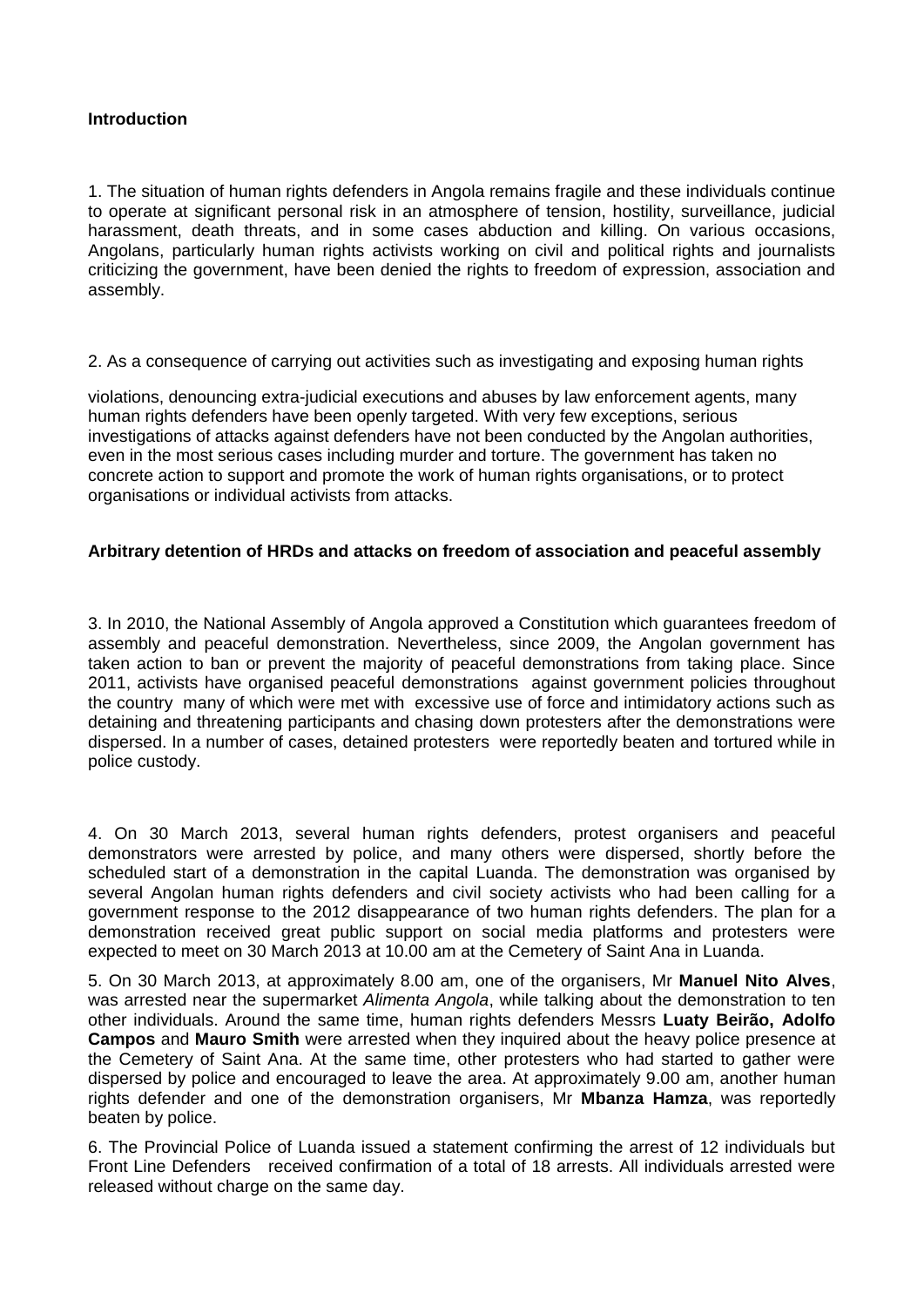7. The demonstration was intended to call for a government response to the disappearance of two human rights defenders, **António Alves Kamulingue** and **Isaías Cassule**. They were last seen on 29 May 2012, two days after a protest that they had organised on 27 May 2012 in Luanda and which was joined by war veterans. In December 2012, the Angolan government, following a meeting with family members, announced an investigation, but no progress has this far been made public. On 22 December 2012, police dispersed a protest in Luanda calling for an official explanation on the whereabouts of the human rights defenders. They arrested five protesters and three bystanders.

8. On 27 May 2013, at least nine human rights defenders were arrested including Messrs Manuel Nito Alves, Albano Bingo, Nicola, Domingos Cipriano "Aristocrata", Adolfo Miguel Campos André, Graciano, Ferber, Emiliano Catumbela "Ticreme", and Raul Lino "Mandela" while they were taking part in a vigil at Largo da Independência in Luanda to mark one year since the disappearance of human rights defenders António Alves Kamulingue and Isaías Cassule. All nine human rights defenders are members of the youth group called *Movimento Revolucionário* (Revolutionary Movement), which peacefully advocates for human rights, democracy and accountability in Angola.

9. At around 4pm on 27 May 2013, demonstrators started to gather and were reportedly met with heavy police presence, including helicopters. During the vigil, **Manuel Nito Alves**, **Albano Bingo**  and **Nicola** were arrested by officers of the National Police and detained for a few hours before being released without charges. **Domingos Cipriano "Aristocrata"** was held by police, but released without charges shortly after.

10. At approximately 8pm, **Adolfo Miguel Campos André**, **Graciano** and **Ferber** were arrested and kept in police custody for approximately three hours. The three human rights defenders were detained in a police vehicle and driven to the outskirts of Luanda. The police officers attempted to release the human rights defenders in a remote area, but after they refused to be left there, they were taken back to the city and released without charge.

11. **Raul Lino**, known as Mandela, was reportedly arrested by police officers at approximately 9pm and was later found unconscious between 10 and 11pm on a roadside outside Luanda. He was immediately taken to a private clinic in Luanda. However, several private clinics reportedly refused to provide treatment fearing government reprisal. The next day, on 28 May, the human rights defender received medical care at the Hospital Geral do Capalanga.

12. **Emiliano Catumbela** remained in detention for almost a month, until 25 June 2013, and was released following a request by the General Attorney's Office. Catumbela was charged with assault for allegedly throwing stones at the police, which has been denied by witnesses. The human rights defender was initially held incommunicado and was refused access to his lawyer for several days. He later faced new charges of attempted murder for allegedly attacking a police officer during his arrest.

13. Eventually, in 9 November 2013, a confidential Interior Ministry report leaked to the media revealed how human rights defenders António Alves Kamulingue and Isaías Cassule who had been disappeared since May 2012 were abducted, tortured and killed by state security authorities. On November 23 a peaceful protest was organised to call for justice for the murdered HRDs. Despite the Angolan authorities banning the prostest citing security reasons, peaceful activists still came out to demonstrate against the government. This lead to a dispersal with teargas and mass arrest of protesters by the police. The next day, on November 24, one activist had been shot and almost 300 people across the country were arrested and released, many claiming to have been violently treated by security forces.

# **Prosecution and intimidation of journalists**

14. Journalists and editors face several restrictions that hinder freedom of expression in Angola and these professionals continue to be particularly exposed to intimidation, attacks and arbitrary arrest. Many attempts have been made by public officials to silence and prevent the publication of anti-government articles by journalists. The National Directorate of Criminal Investigation has entered newspapers offices, confiscated computers and questioned journalists. Bloggers have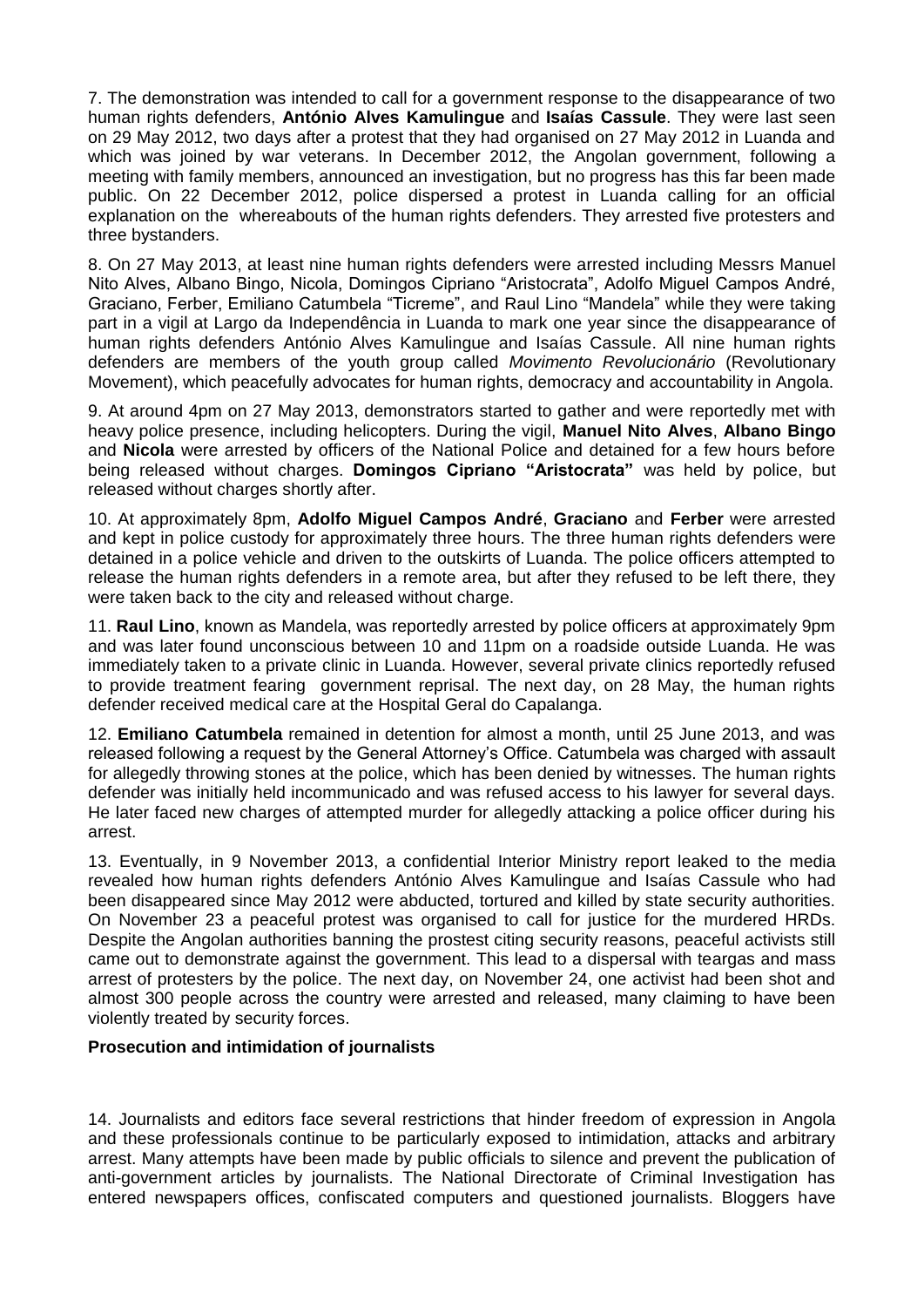been accused of defamation for publishing articles that denounced corrupt government workers. Moreover. a strict law affirming that "crimes of outrage" against the President threaten the security of the state further hinders freedom of expression and assembly.

15. Human rights defender and journalist **Mr António Capalandanda** was physically assaulted in addition to being subjected to threats and acts of surveillance and intimidation. António Capalandanda is a journalist at online news and radio site Voz da América (Voice of America). His work has focused on human rights and political violence in the country, as well as investigation of corruption cases involving public officials.

16. On 16 May 2012, Capalandanda was approached by a man who introduced himself as a colonel and an agent of the state security services. He told António Capalandanda that his work did not please the Government and the state secret services would not hesitate to end the lives of individuals who carried out such work. On 5 December 2012, the journalist was approached by a man who identified himself as an agent of the state security services, and issued death threats against the journalist.

17. On 7 December 2012, two unidentified men on a motorbike assaulted the journalist and stole his camera, a voice recorder and two notepads. On the same day, António Capalandanda filed a complaint at Huambo Provincial Police Directorate for Criminal Investigation. The officer who registered the case stated that this type of assault was unusual in the region and added that it seemed the human rights defender was being subjected to surveillance.

18. Additionally, on various occasions in early January 2013, António Capalandanda was repeatedly followed by unidentified men in a vehicle, who parked close to his residence and followed him as soon as he left for work. The men, who appeared to monitor what the human rights defender was doing and who he met with, did not approach him. During the same period that the above-mentioned incidents took place, the email of António Capalandanda was hacked by unknown individuals according to his email service provider.

19. The journalist **Mr Coque Mukuta** has also been the subject of several threats and intimidation. He works for Radio Despertar and covered the anti-government demonstrations in Angola. Additionally, he co-authored the recently published book "Os Meandros das Manifestações em Angola – I Volume" (The Troubled Ways of Demonstration in Angola – Volume I), which describes the anti-government demonstrations organised in Angola in 2011 and 2012 and how security forces violently disrupted the demonstrations and harassed those taking part in them.

20. On 21 March 2012, a group known as Jovens Organizados para Defesa da Paz (Organized Youth for the Defence of Peace) delivered a letter to Coque Mukuta's house threatening the journalist. It read in Portuguese "Coque Mukuta, you better move to another neighbourhood, you thief" and "You are not scared, watch out".

21. On the nights of 27 April, 1 and 29 May 2012, unidentified individuals broke into Coque Mukuta's home. On the first occasion, individuals entered his home in the evening and reportedly stayed there for four hours. On the following morning, the journalist went to the Cazenga Police Station to submit a formal complaint. On 29 April, a similar situation occurred when individuals entered his house at approximately 11:55pm and this time the police quickly arrived and patrolled the area until the following morning. On 1 May, intruders entered Coque Mukuta's home for the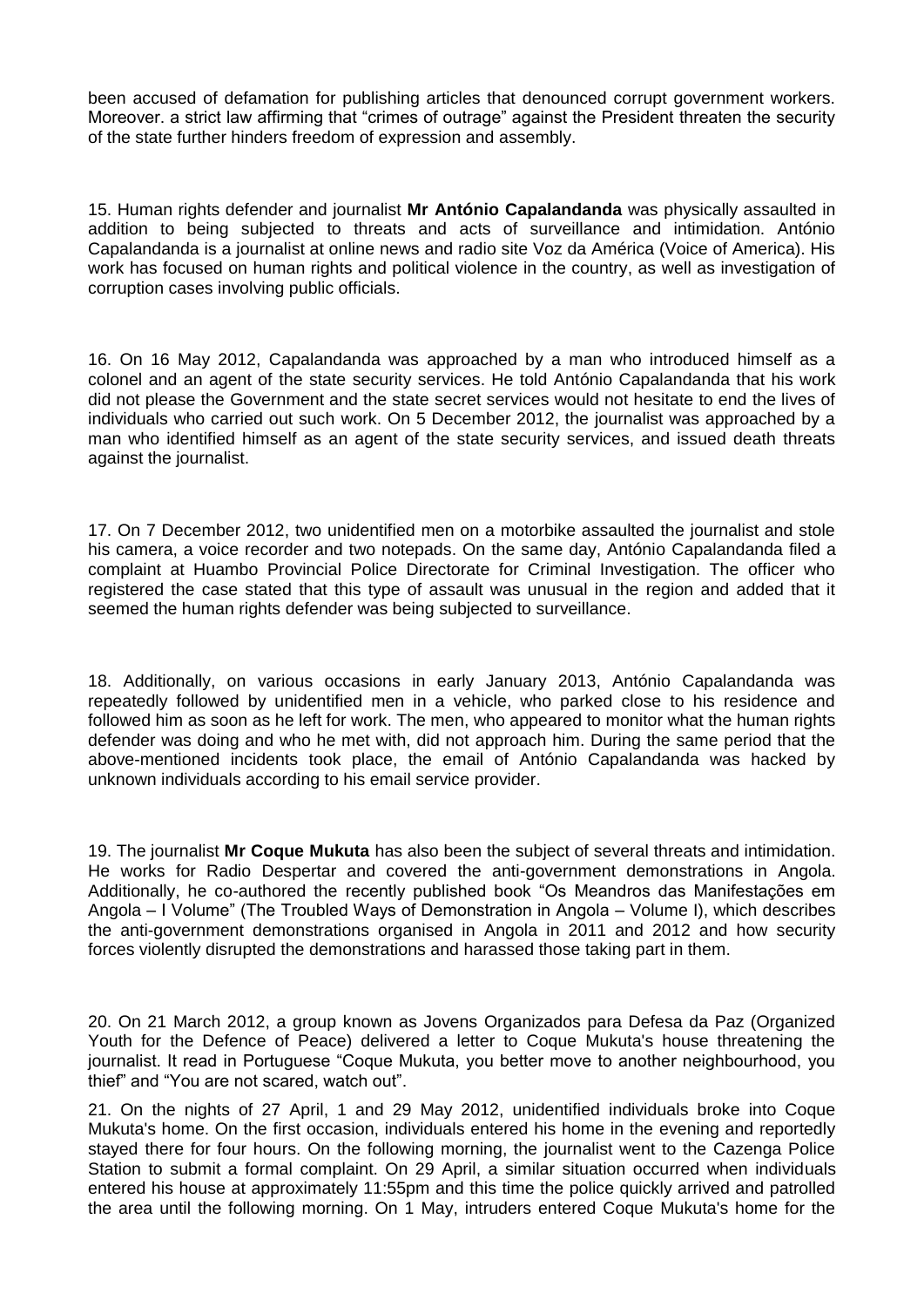third time, at approximately 11:50pm and reportedly stayed for more than an hour. Nothing was stolen during these three incidents.

#### **Judicial harassment against HRDs exposing abuses**

22. Human rights defenders campaigning against state and police corruption remain at particular risk and face prosecution, often on the basis of charges of offending state authorities. Judicial harassment has become a common method to target and harass HRDs and is used both by the authorities and non-state actors including companies and individuals. Journalists and activists were targeted and forced to pay sums of money as a result of judicial harassment and many have been defamed and tried for libel.

23. **Rafael Marques de Morais** is a prominent Angolan journalist and human rights defender whose work focuses on government corruption and abuses in the diamond industry. He is the founder and director of Maka Angola, an initiative dedicated to the struggle against corruption and the promotion of democracy in Angola. In 2013, he won the Transparency International Integrity Award. Morais is due to appear for questioning before Angolan prosecutors in connection with eleven cases brought against him following the publication of his book "Diamantes de Sangue: Tortura e Corrupção em Angola" (Blood Diamonds: Torture and Corruption in Angola) in 2011.

24. His book details dozens of cases of killing, hundreds of cases of torture, forced displacement and intimidation against villagers and diamond diggers. In 2012, nine high-ranking Angolan generals who were named in Blood Diamonds in connection with serious violations of human rights filed a criminal complaint against the human rights defender in Portugal.

25. On 17 July 2013, Rafael Marques was summoned for questioning in connection with a total of eleven charges brought against him simultaneously. However, Rafael Marques did not receive official details of the case until January 2014, a year after the charges were filed. Despite Portugal's Public Prosecutor asking for closure of the case as "the publication of the book fell within the legitimate exercise of the basic rights of freedom of information and expression". Angolan courts have decided to continue with the defamation charges against the human rights defender.

# **Civil Society Organisations in Cabinda Province**

26. Self-determination and secessionist movements continue to rage on in the oil-rich exclave province of Cabinda. Crimes against civilians are committed by both the Angolan army and the separatist guerilla groups and authorities often use the conflict to justify human rights violations. Under the pretext of security, military officials have arbitrarily arrested supporters of the separatist movement and lawyers who witness and document such abuses.

27. Civil society organizations experience a particularly difficult process to register and work in the province. In 2006, *Mpalabanda – Associação Cívica de Cabinda* was banned by the Provincial Court of Cabinda. Mpalabanda was one of very few local human rights organisations active in Cabinda and worked documenting human rights violations committed by both the Angolan government and the guerilla group Front for the Liberation of the Enclave of Cabinda. The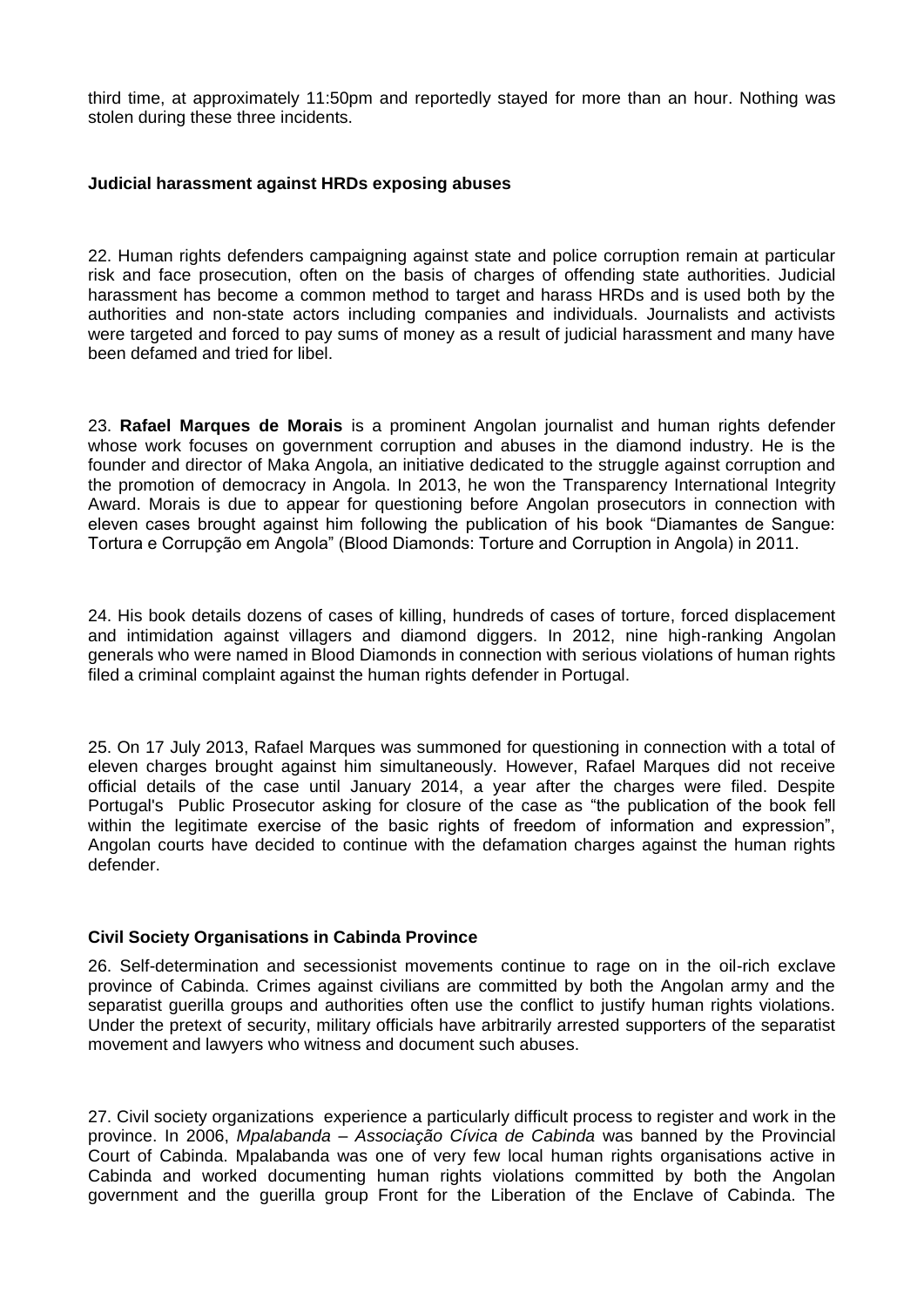organisation had been operational for over 2 years when it was banned based on unsubstantiated accusations of "inciting violence." In February, March and April 2011, a number of anti-government protests were banned or dispersed, and participants were arrested. In July 2011, nine civil society activists who intended to present a letter to a visiting delegation of European Union representatives were arrested by police and charged, before being eventually acquitted the following month.

23. On November 2011, former members of Mpalabanda along with other human rights defenders and civil society representatives signed a petition and submitted it to the Supreme Court. The petition demands that the Supreme Court considers the appeal lodged by Mpalabanda in 2006 and points out that the appeal filed by Mpalabanda has remained pending for more than double the average waiting period for similar cases. International jurisprudence has widely acknowledged that excessive delay constitutes a denial of justice.

24. On 14 March 2012 human rights organizations from Angola and abroad including Front Line Defenders submitted a joint letter to Angolan authorities supporting the petition, to which the government did not take any action. Since then there has been no reply from the Angolan state and Mpalabanda is still banned from operating. More recently, on 2013 more than 30 citizens in Cabinda were detained under unfounded allegations of crime against the State.

### **25. Front Line Defenders calls upon the member states of the UN Human Rights Council to urge Angola's authorities to prioritise the protection of human rights defenders and in doing so to:**

- (a) Promptly provide human rights defenders at risk with adequate protective measures tailored to their individual security needs with the aim of preventing future attacks and ensure that all human rights defenders in Angola are free to carry out their human rights activities free from persecution;
- (b) Make public and frequent statements on the important role played by human rightsdefenders and journalists in Angola, recognising the level of risk of attack that they face in carrying out their legitimate and peaceful activities, and the responsibility of the federal government to protect both groups through an effective protection mechanism;
- (c) Drop the charges currently pending against human rights defenders, as it appears that their prosecution is solely related to their peaceful and legitimate human rights work and the exercise of their fundamental freedoms.
- (d) Ensure that an immediate, thorough and impartial investigations into all reported cases of attacks against human rights defenders is carried out, with a view to publishing the results and bringing those responsible to justice in accordance with international standards;
- (e) Fully investigate the allegations of torture made by many of the human rights defenders mentioned in this report, and take urgent measures to prevent the re-occurrence of instances of torture
- (f) Take measures to strengthen and broaden State institutions working in the protection of human rights defenders;
- (g) Take urgent measures to end extra-judicial killings and enforced disappearances of human